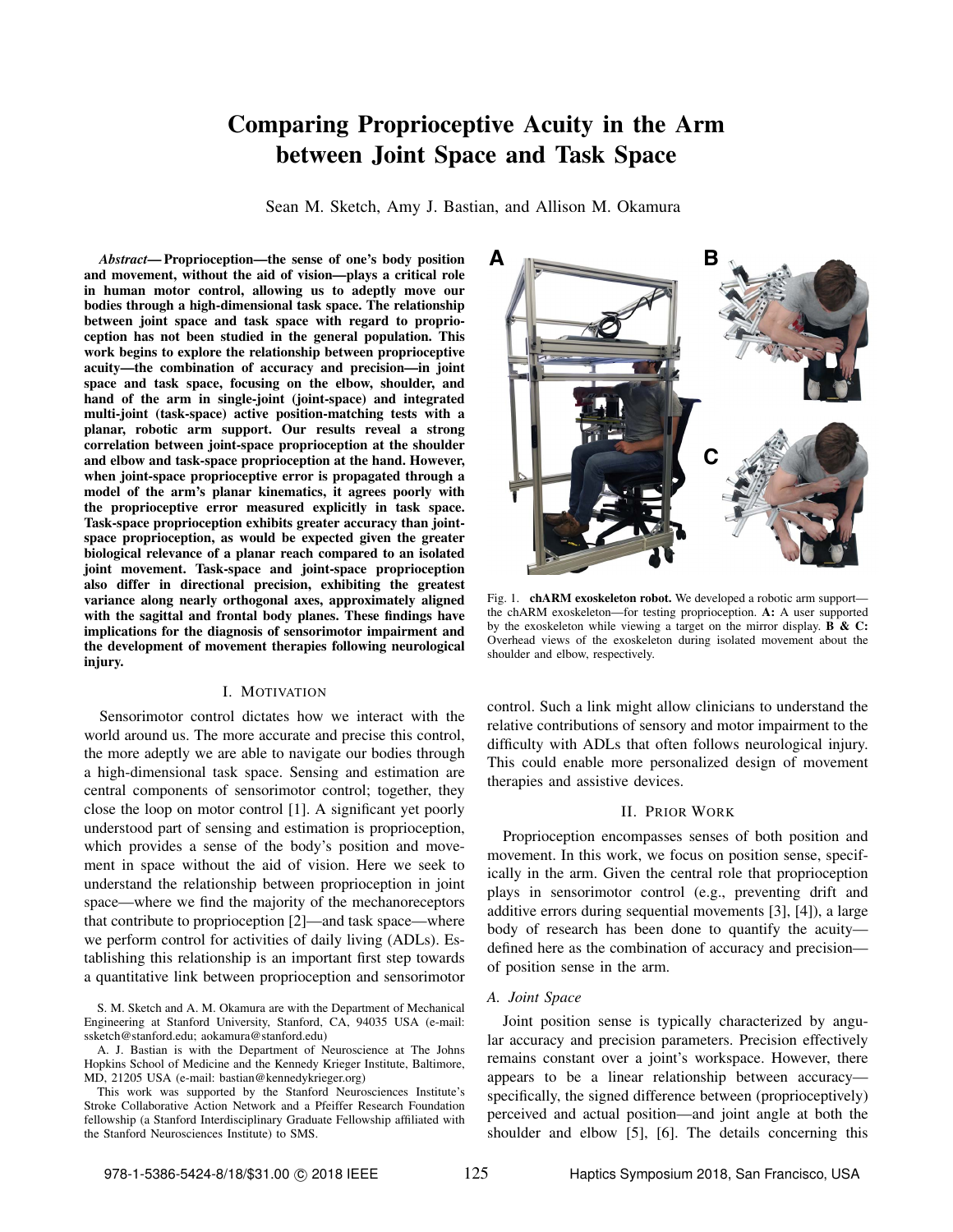linear relationship depend on other kinematic parameters. For example, Fuentes and Bastian [7] showed that elbow flexion angle is overestimated close to joint limits when the shoulder is abducted and supported against gravity. Other studies assessing shoulder position sense found accuracy to increase near the extremes of the joint's range of motion [8]–[10].

There is debate over acuity differences between the shoulder and elbow. Barrack et al. [11] and Aydin et al. [12] demonstrated that proprioceptive acuity decreases with joint mobility. Those joints with less biomechanical stability (e.g., the shoulder), potentially due to ligament laxity, exhibit less acute position sense. In contrast, multiple studies have provided evidence against any significant difference [5], [6], [13], [14]. They suggest that the central nervous system is able to overcome anatomical differences between the joints when estimating position.

The understanding of joint position sense is complicated when active movement and muscular effort are considered. During active movement, the brain's predictive model hypothesized to reside in the cerebellum—uses efference copy, or knowledge of motor commands, to improve estimation of the body's state [15]–[17]. That said, efference copy can exist without movement—as in isometric cases and joint position sense has been shown to improve with increased torque at a joint, such as when the shoulder is abducted against gravity [18]. Since joint torques work to stabilize the joint by increasing effective stiffness, this result is consistent with [12].

# *B. Task Space*

Position sense at the multi-joint, task-space level is often quantified in a manner amenable to clinical diagnosis of impairment. For example, Dukelow et al. [19] report a (reachable) workspace contraction parameter for patients who suffered a stroke. Embedded in this analysis is information that enhances our fundamental understanding of proprioception. For example, it is widely accepted that proprioception varies across task space (e.g., in the plane [20]). Specifically, there is significant evidence of greater proprioceptive error with increasing distance from the body [19], [21], [22]. This supports the hypothesis that joint-level errors are propagated through the arm's forward kinematics into task space [13], [14], [23].

# *C. Joint Space vs. Task Space*

Although several studies allude to the importance of understanding the relationship between proprioception in joint and task space [22], [24], very few have rigorously analyzed the connection. Tripp et al. [17], investigated position-sense acuity at the shoulder, elbow, and wrist in highly trained baseball players performing an overhead throwing motion. Using principal component analysis they found that joints more proximal to the body (e.g., the shoulder) contribute more to task-space proprioception than more distal joints. That is, a small proprioceptive deficit at the shoulder is more deleterious to task-space proprioceptive acuity than a similar

deficit at the elbow. Although such findings help to form a holistic understanding of position sense, the investigational separation between joint and task space remains. Nearly all proprioceptive assessments are performed in either joint or task space, not both. Thus, our work studies the relationship between joint- and task-space position sense in a general population, using the commonly studied center-out planarreaching paradigm.

# III. METHODS

We assessed proprioception using position-matching tasks in which subjects actively moved single or multiple joints to match target positions. For precise measurement and resetting of arm position during these tasks, we employed a planar, two-degree-of-freedom robotic exoskeleton. For visualization of targets and instructions associated with the tasks, we augmented the exoskeleton with a graphical display aligned with the arm's position. Eighteen healthy subjects volunteered to participate in the experiment. Data from twelve of these subjects were analyzed using standard statistical techniques.

# *A. Evaluation Apparatus*

Many devices exist for assessing motor and sensory abilities in the arm. Scott and Dukelow summarize the offerings and discuss their potential for neurorehabilitation in [25]. Driven by a need to customize an apparatus for our desired studies, we developed our own robotic arm support. Inspired by the KINARM exoskeleton (CBKIN Technologies [19]), we refer to this robot as the chARM exoskeleton (Fig. 1).

The chARM exoskeleton was designed to be high-fidelity, adjustable, and relatively low-cost. It consists of an armsupporting parallelogram four-bar linkage driven by two ground-mounted motors (Maxon RE 65 DC) through a 17:1 capstan-drive transmission. The motors are powered by a 320-Watt supply—governed by a Sensoray 826 PCIe board—through an Advanced Motion Controls 25A20 PWM servo drive. Accounting for voltage and current limits in all components of the system, the linkage can provide peak torques of nearly 40 Nm and continuous torques of nearly 13.5 Nm at both the shoulder and elbow. For safety reasons, the exoskeleton's software limits all torques to 12 Nm; this translates to approximately 35 N (just under 8 lbs) of force at the hand for an average person, in the middle of the workspace. There is also an emergency-stop button within reach of the experimenter and press-to-power foot pedal ("deadman's switch") within reach of the user at all times. Motor-mounted 500 count-per-revolution encoders (Maxon HEDL 5540) track angular position of the linkage's shoulder and elbow with a resolution of 0.01 degrees, when accounting for the capstan ratio.

chARM is constructed primarily of 80-20 aluminum framing/connectors and laser-cut acrylic. Shafts are steel, and high-load-bearing portions of the linkage (i.e., those close to the shoulder axis) are reinforced with custom-machined aluminum-alloy plates. The links supporting the upper arm and forearm are connected with custom-machined Delrin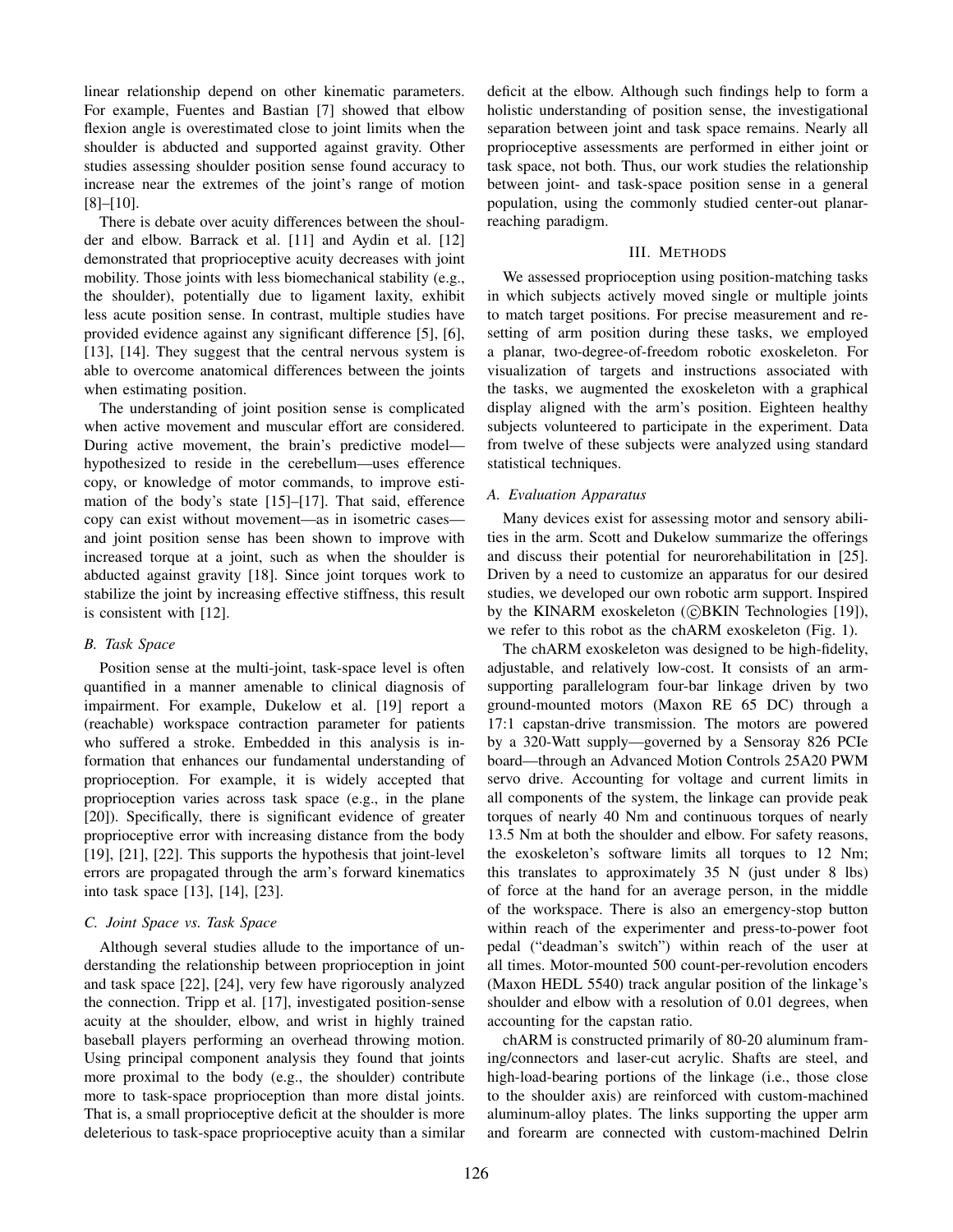

Fig. 2. Schematic of position-matching tests. In both joint-space and task-space tests, the arm is hidden beneath the mirror display. Tests *with vision* display the arm—specifically, the upper arm or forearm in joint-space tests and the hand in task-space tests—as an on-screen avatar. The display is calibrated to the exoskeleton such that this avatar corresponds exactly to the subject's arm. A: Joint-space matching at the elbow. The target is a green cylinder (sized to match the subject's forearm) that originates from and rotates about the elbow. The shoulder is locked to prevent motion of the upper arm. Joint-space matching at the shoulder is performed similarly, with elbow locked to prevent motion of the forearm relative to the upper arm. B: Task-space matching to one of eight targets. Both joints are unlocked to allow unconstrained motion in the plane, within the exoskeleton's workspace. C: Variables measured during the experiment.  $\theta_s$  and  $\theta_e$  are shoulder and elbow angle, respectively.  $x$  is hand position in the plane. Lupper and L<sub>fore</sub> are, respectively, upper arm length—measured from shoulder joint (blue) to elbow joint (green)—and forearm length—measured from elbow joint (blue) to where the hand grips the exoskeleton's end-effector (red). Portions of the four-bar linkage have been removed for clarity.

brackets, allowing the forearm link to slide (and lock in place) relative to the upper arm link. Elevated upper arm and forearm supports are made of plastic-coated wood, topped with custom 3D-printed adjustable trays. Combined with the four-bar linkage's variable size, these three-degree-offreedom trays (translation along and orthogonal to the links plus rotation about their center) make chARM adjustable for a wide range of subjects. The end-effector is a 3-D printed ball that can be held by a subject during testing. Each degree of freedom can be locked independently. An adjustableheight chair and adjustable-height footrest are connected to the exoskeleton frame.

Control and visualization software for chARM is programmed in C++ using Qt and the CHAI3D haptic and graphic simulation framework [26]. It provides the experimenter with a view of the exoskeleton, as well as interfaces for updating subject parameters and manually controlling the robot. All control—in both joint and task space—is PID; the proportional, integral, and derivative gains can be increased for heavier subjects via a pop-up GUI. Control and graphic updates are performed at greater than 20,000 Hz and 10 Hz, respectively.

To display a graphic of the arm that spatially aligns with the arm of a subject seated in the exoskeleton, we use a mirror display. Like the exoskeleton, the display's frame is constructed of 80-20 aluminum framing/connectors. It supports a 46-inch wide-screen television and slightly larger sheet of mirrored acrylic. The television faces downward at the acrylic so that displayed graphics are reflected in the mirrored surface. Locking slides on the frame's vertical supports adjust the height of both the television and mirror. To guarantee that graphics appear in the plane of the subject's arm, the mirror is positioned midway between the exoskeleton's arm trays and the screen of the television. Locking wheels allow the frame to be moved into place once the subject is seated in the exoskeleton. Laser pointers rigidly attached to the frame allow for repeatable alignment

with respect to the exoskeleton, guaranteeing correspondence between the origin and axes of the graphical and real world.

### *B. Experimental Protocol*

Subjects performed joint-space and task-space active position-matching tasks as described below. This study was part of a larger quantitative assessment of proprioception, which lasted 1.5–2 hours, and could be performed over two days if requested by the subject. This larger assessment included two additional tests: (1) single-joint assessments at the shoulder and elbow using a psychometric adaptive staircase procedure, similar to that of [27], and (2) passive single-joint matching at the shoulder and elbow, during which the subject moved an arm avatar to coincide with their hidden arm. Results from these additional tests are not presented here.

Prior to the assessment, subjects were fitted to the chARM exoskeleton. First, with the mirror display moved aside, a subject sat in the chair, the height of which was adjusted to align the subject's shoulder plane (shoulder at 90◦ abduction) with the plane of the exoskeleton's arm trays (see subject positioning in Fig. 1A). Second, the subject rested upper arm and forearm in the trays and was asked to shift seating position in the chair until the shoulder joint aligned with the main (shoulder) axis of the exoskeleton. Third, the experimenter adjusted the dimensions of the four-bar linkage, sliding and locking its forearm link relative to the upper arm link—while maintaining the linkage's parallelogram structure—until the elbow axis aligned with the subject's elbow joint. Fourth, the experimenter adjusted the exoskeleton's arm trays (in all degrees of freedom) to provide comfortable support of the arm segments and a natural grip of the linkage's endeffector. Finally, the experimenter measured the subject's arm parameters (upper arm length  $L_{upper}$  and forearm length Lfore) from the exoskeleton as diagrammed in Fig. 2C; these were recorded in the experiment software to guarantee appropriately sized graphics. Given that joint position sense at the shoulder does not vary with head, neck, or trunk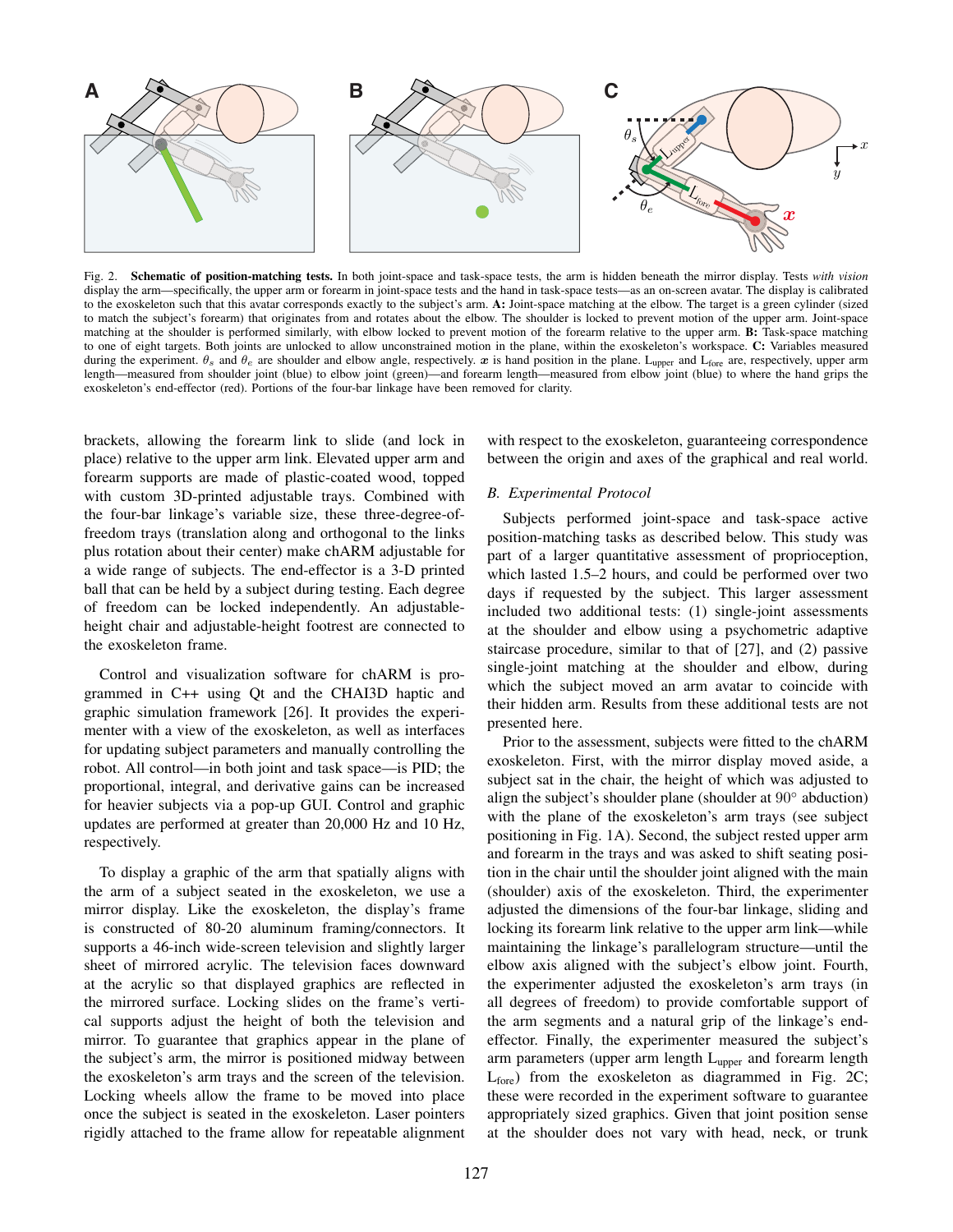position/orientation [18], [28], subjects were not restrained in the chair. However, they were instructed to not shift their seating position in the chair during a test.

During the assessment, joint-space tests preceded taskspace tests. Within a joint-space test, shoulder trials preceded elbow trials. During a trial, subjects were allowed as much time as necessary to complete the task. Between tests, subjects received a break of at least two minutes. During longer tests, subjects received a break of at least one minute, halfway through the test. As will be evident from the descriptions that follow, our position-matching tests did not require the subject to rely on visual or motor memory (e.g., memory of a held position).

*1) Joint-Space Active Position Matching:* In joint-space active position matching (Fig. 2A), the subject moved a single arm segment to align with an on-screen cylinder. The cylinder originated from and rotated about the joint being tested and was length-matched to the associated arm segment  $(L_{\text{upper}}$  when testing the shoulder,  $L_{\text{fore}}$  when testing the elbow). For each joint, the target cylinder appeared at one of two angles:  $30°$  or  $50°$  for the shoulder,  $70°$  or  $110°$  for the elbow. These angles were selected to be near the center of a healthy subject's range of motion (avoiding phenomena near the joint limits [7]), within chARM's physical workspace, and within the visual display space. Each target angle was presented a total of six times; the order of the twelve trials was randomized for each joint. Each joint was tested twice, once with vision of the arm's movement—provided by a semi-transparent ghost cylinder that moved with the subject's arm—and once without vision; this order was pseudo-randomized.

Prior to each trial, the subject's position sense was visually grounded by displaying the ghost cylinder at an angle between the target angles—40◦ for the shoulder, 90◦ for the elbow; the arm was then moved without vision to a different starting angle— $15^\circ$  for the shoulder,  $125^\circ$  for the elbow. This prevented proprioceptive drift over the course of the test. During the test, movement of the untested segment was physically prevented by the exoskeleton. For shoulder tests, the elbow was locked at approximately 110◦. For elbow tests, the shoulder was locked at approximately 60◦.

*2) Task-Space Active Position Matching:* In task-space active position matching (Fig. 2B), the subject moved the endeffector of the (unconstrained) exoskeleton—and therefore their hand—to align with an on-screen sphere, similar to a center-out planar reach. The target sphere was positioned at one of eight positions equally spaced around a circle. The circle's center point was approximately 30 cm in front of the subject's right shoulder and its radius was 10 cm. The center point and radius were selected to maximize the range of subjects (with different arm segment lengths) able to reach all targets and remain within chARM's workspace. Each target position was presented a total of six times for a total of 48 trials. Presentation order was pseudo-randomized such that each target appeared once per eight trials.

As in joint space, this procedure was tested with and without vision of the arm's movement—provided by a semitransparent ghost sphere that moved with the chARM endeffector. Vision order (with and without vision) was pseudorandomized and the subject's position sense was visually grounded prior to each trial by displaying the ghost sphere at the center point of the target circle.

### *C. Subjects*

Eighteen healthy subjects volunteered for this study. Six of these either did not complete the experiment or do not have their results reported here. Two subjects did not participate because they were too small or too large to use the apparatus to see and reach all targets. A second subject was too small to reach all task-space targets while in the exoskeleton. A third subject was unable to find time to return to the lab to complete the final test of the experiment. A fourth subject's shoulder and elbow became misaligned with the exoskeleton's joint axes over the course of the experiment. A fifth subject's language barrier prevented him from understanding experimental instructions. The sixth subject was ambidextrous; we only analyzed and report results from right-hand-dominant subjects. The remaining twelve subjects—six male, six female, all right-hand dominant were of mean age  $25 \pm 5$  years with upper arm length  $L_{\text{upper}}$ of  $9.6 \pm 0.9$  inches and forearm length  $L_{\text{fore}}$  of  $13.4 \pm 1.0$ inches. Each subject completed the tests in a unique order. The experimental protocol was approved by the Stanford University Institutional Review Board and all participants gave informed consent.

### *D. Data Analysis*

In the equations that follow, vectors are typeset in bold. Joint-space equations that do not reference a specific joint (Eqns. 1–3) are applied to both the shoulder and elbow.

*1) Adjustment Using With-Vision Data:* To remove errors due to vision and movement from the results of positionmatching tests, we adjusted *without-vision* data (denoted by subscript "−vision") using *with-vision* data (denoted by subscript "+vision") as follows:

$$
\theta_{\text{corr}} = \theta_{-\text{vision}} - \overline{\Delta\theta}_{+\text{vision}}
$$
\n
$$
x_{\text{corr}} = x_{-\text{vision}} - \overline{\Delta x}_{+\text{vision}}
$$
\n(1)

 $\overline{\Delta\theta}$  and  $\overline{\Delta x}$  are mean errors and are defined in Eqns. 2 below. This correction lumps error in position sense with temporally integrated errors in the brain's predictive model; in the *withvision* case, visual feedback corrects for the accumulation of errors from the predictive model. Given the exoskeleton's anisotropic dynamics (e.g., due to friction), we assume that the brain does not rely on predictive modeling during these position-matching tests; thus, post-correction errors can be completely attributed to proprioception. Unless otherwise noted, all results presented in this work are computed from adjusted *without-vision* data.

*2) Statistical Computations:* Using the adjusted data, we calculated summary statistics for each matching angle in joint space— $\theta_{\text{targ}}$ , two per joint as described in Section III-B.1—and matching position in task space— $x_{\text{targ}}$ , eight in total as described in Section III-B.2. Mean deviation or bias,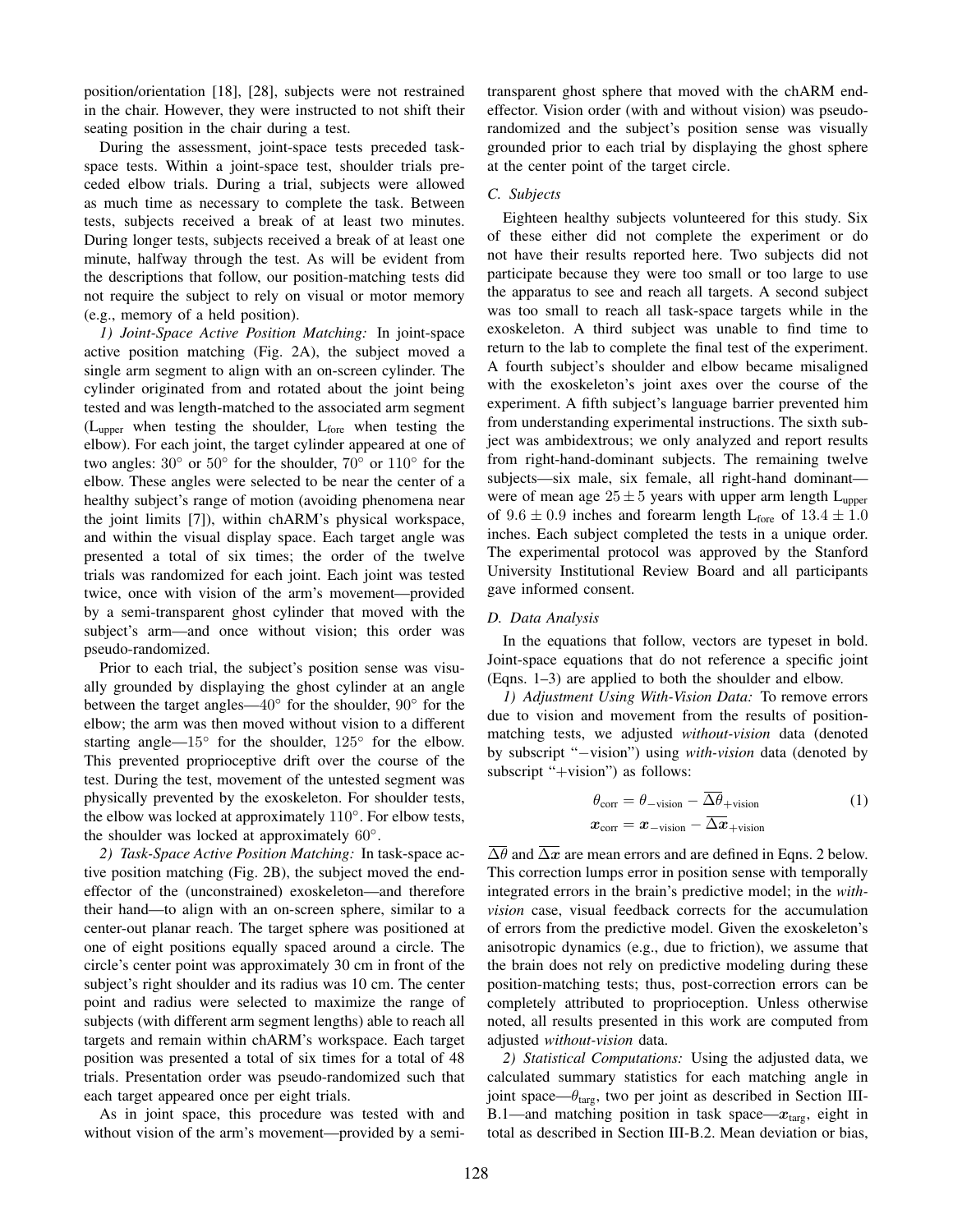

Fig. 3. Task-space matching errors. A: Group statistics for the eight task-space targets (targets represented by filled colored squares). Large and small x's correspond to group and subject means, respectively, when matching the targets *without vision*. Both have been adjusted using mean data from *with-vision* matching tests. The shaded area surrounding each group mean is a one-standard-deviation error ellipse; it assumes that the data is normally distributed. B: Individual results for all twelve subjects. Statistics display idiosyncratic variation between subjects. Two subjects were unable to reach the 135° target due to the exoskeleton's limited workspace; this target does not appear on their plots and their data for this target was not included in the group analysis.

represented by  $\overline{\Delta \theta}$  in joint space and  $\overline{\Delta x}$  in task space, is calculated as follows:

$$
\overline{\Delta \theta} = \overline{\theta} - \theta_{\text{targ}}
$$
\n
$$
\overline{\Delta x} = \overline{x} - x_{\text{targ}}
$$
\n(2)

where  $\bar{a} = \frac{1}{n} \sum_{i=1}^{n} a_i$  is the mean of quantity a, either a set of joint angles or task-space positions thought by the subject to match the target. This is an accuracy statistic. The corresponding precision statistic is standard deviation  $\sigma_{\theta}$  in joint space and covariance matrix  $\Sigma_x$  in task space:

$$
\sigma_{\theta} = \sqrt{\frac{1}{n-1} \sum_{i=1}^{n} (\theta_i - \bar{\theta})^2}
$$
\n
$$
\Sigma_{\mathbf{x}} = \begin{bmatrix} \Sigma_{xx} & \Sigma_{xy} \\ \Sigma_{yx} & \Sigma_{yy} \end{bmatrix}
$$
\n(3)

where  $\Sigma_{ab} = \frac{1}{n-1} \sum_{i=1}^{n} (a_i - \bar{a}) (b_i - \bar{b})$  is the covariance of quantities a and b. When accuracy and precision are calculated for an individual subject,  $n = 6$ , the number of trials for each target. For group statistics,  $n = 72$ , the number of trials across all twelve subjects.

*3) Error Propagation from Joint Space to Task Space:* To compare joint-space and task-space accuracy and precision, we propagated joint-space statistics into task space. First, we modeled the arm as a revolute-revolute (RR) robot constrained to move in the plane of the shoulder [29]–[32]. This gives the following nonlinear forward kinematics:

$$
\boldsymbol{x} = f(\boldsymbol{\theta}) = \begin{bmatrix} L_{\text{upper}} \cos(\theta_s) + L_{\text{fore}} \cos(\theta_s + \theta_e) \\ L_{\text{upper}} \sin(\theta_s) + L_{\text{fore}} \sin(\theta_s + \theta_e) \end{bmatrix}
$$
(4)

where  $\mathbf{x} = [x \ y]^T$  is hand position and  $\boldsymbol{\theta} = [\theta_s \ \theta_e]^T$  is the vector of shoulder and elbow joint angles. Joint angles  $\theta_s$ and  $\theta_e$  and arm segment lengths  $L_{\text{upper}}$  and  $L_{\text{fore}}$  are defined in Fig. 2C. Assuming only positive elbow angles, the inverse kinematics are uniquely defined as  $\theta = f^{-1}(x)$ .

Using forward and inverse kinematics, we propagated accuracy from joint space into task space, for a given  $x<sub>targ</sub>$ , as follows:

$$
\overline{\Delta x} = f \left( \theta_{\text{targ}} + \overline{\Delta \theta} \right) - x_{\text{targ}} \tag{5}
$$

where  $\theta_{\text{targ}} = f^{-1}(x_{\text{targ}})$  and  $\overline{\Delta \theta} = [\overline{\Delta \theta}_s \ \overline{\Delta \theta}_e]^T$  is interpolated from joint-space accuracy statistics at  $\theta_{\text{tare}}$ , assuming a linear relationship between joint angle and its accuracy [5], [6]. To propagate precision from joint space into task space, we first linearized Eqn. 4 using the Jacobian matrix J:

$$
\pmb{x} \approx \pmb{x}_0 + J \pmb{\theta}
$$

This yields the following relationship between joint-space and task-space covariance matrices [33]:

$$
\Sigma_{\bm{x}} \approx J \Sigma_{\bm{\theta}} J^T \tag{6}
$$

For the joint-space covariance matrix, we assumed independence between variance at the shoulder and elbow (i.e., a diagonal structure to  $\Sigma_{\theta}$ ):

$$
\Sigma_{\theta} = \begin{bmatrix} \sigma_{\theta_s}^2 & 0\\ 0 & \sigma_{\theta_e}^2 \end{bmatrix}
$$

 $\sigma_{\theta_s}$  and  $\sigma_{\theta_e}$  are averaged from joint-space precision statistics.

*4) Significance Tests:* We tested for significant differences between task-space and propagated joint-space error using Hotelling's two-sample test [34], a multivariate generalization of Student's two-sample t-test. We assumed indepen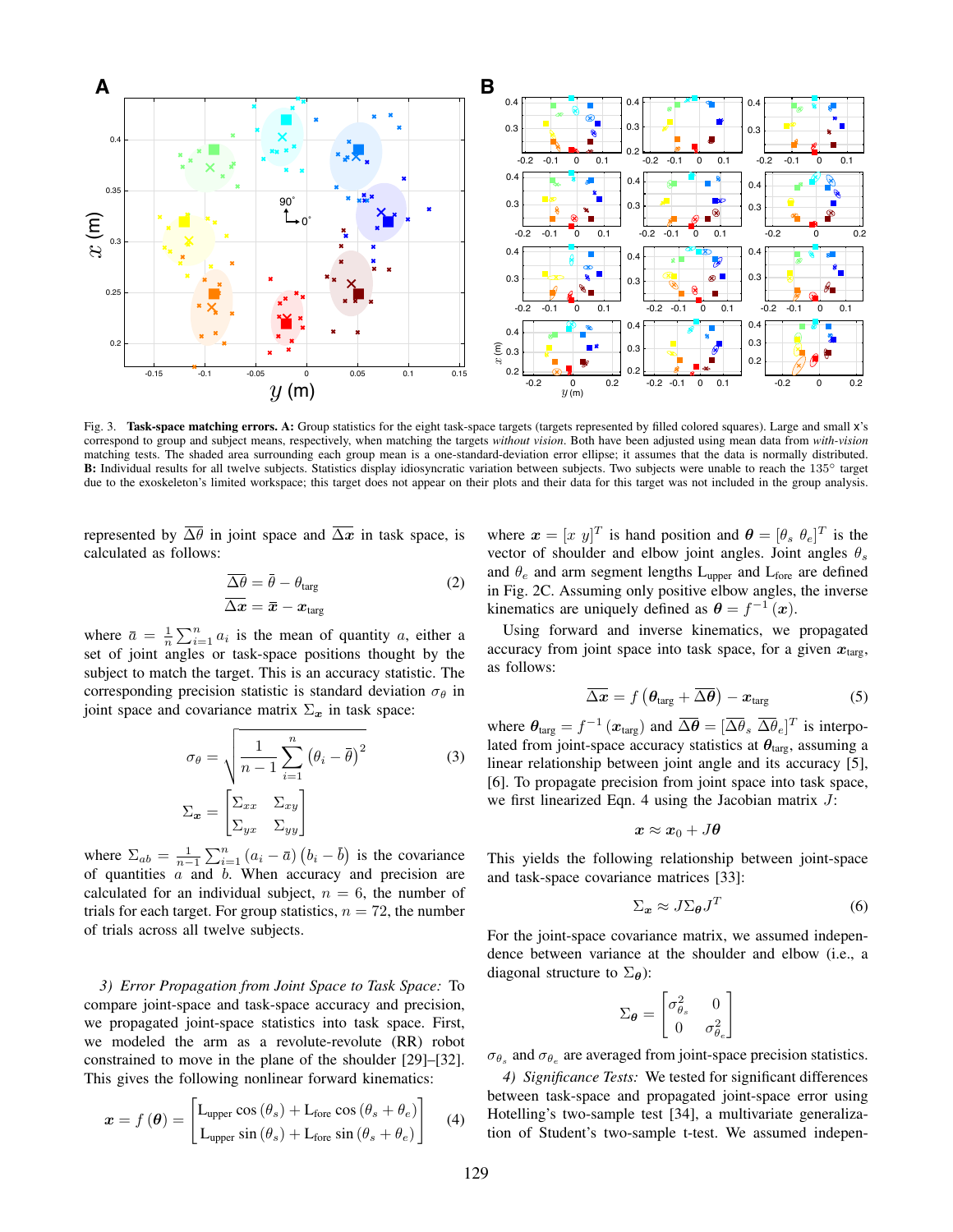dence and heteroscedasticity (unequal covariance matrices) between the joint- and task-space datasets and performed the test at the group level, for each target independently. Because joint-space error only exists in task space as a set of bias vectors and covariance matrices (bivariate Gaussian distributions, computed via Eqns. 5 and 6), we generated explicit joint-space data for each target via Monte Carlo simulation (i.e., by randomly drawing  $n = 72$  x-y pairs from the distribution). We compared this generated data to data recorded from task-space position-matching tests.

*5) Proprioceptive Acuity Score:* To assess the correlation between joint-space and task-space proprioception, we summarized each subject's accuracy and precision statistics into scalar acuity metrics,  $m_{\theta}$  for joint space and  $m_{x}$  for task space. In joint space, we averaged across the two joints and two target angles:

$$
m_{\theta} = \left(\frac{1}{2} \sum_{j \in J} \left(\frac{1}{2} \sum_{i \in \Theta_j} \sigma_{\theta_{ji}} \left(1 + \frac{\overline{\Delta \theta}_{ji}}{i}\right)\right)\right)^{-1} \tag{7}
$$

where  $J = \{\text{shoulder, elbow}\}\$ and  $\Theta_j = \{\frac{30}{50}\}\$  for the shoulder and  $\{70^\circ, 110^\circ\}$  for the elbow.  $\overline{\Delta \theta}_{ji}$  and  $\sigma_{\theta_{ji}}$  are the accuracy and precision statistics, respectively, for joint  $j$ at target angle  $i$ . In task space, with both joints free to move, we averaged across the eight targets positions:

$$
m_{\boldsymbol{x}} = \left(\frac{1}{8} \sum_{\boldsymbol{x} \in \boldsymbol{X}} A_{\boldsymbol{x}} \left(1 + \frac{\|\overline{\Delta \boldsymbol{x}}\|}{d}\right)\right)^{-1} \tag{8}
$$

where X contains all eight  $x = [x \ y]^T$  target positions,  $A_x$  corresponds to the area of the one-standard-deviation ellipse associated with target *x*, and  $d = 10$  cm is the radius of the circle of targets. Since greater error corresponds to poorer acuity, the final reciprocal taken in both Eqns. 7 and 8 translates error to acuity.

# IV. RESULTS

Results from tests *with vision*—both in joint and task space—were nearly identical across subjects; bias and variance were effectively zero, indicative of "perfect" motor control. *Without vision*, we observed large variation across subjects (Fig. 3B). The results below were computed from data averaged across the group. We first independently present results from the joint-space and task-space matching tests. We then compare results in joint and task space by propagating the joint-space statistics into two-dimensional task space, as described in Section III-D.3.

#### *A. Joint Space*

Joint-space statistics are presented in Table I. Across target angles, precision is relatively constant. However, accuracy is highly variable. Generally, angles are under- and overestimated at the shoulder and elbow, respectively.

#### *B. Task Space*

Task-space statistics are summarized in Fig. 3. There was a high degree of variation across subjects. When grouped,

TABLE I JOINT-SPACE MATCHING ERRORS

|                     | <b>SHOULDER</b> |                | <b>ELBOW</b> |               |
|---------------------|-----------------|----------------|--------------|---------------|
| $\theta_{\rm targ}$ | $30^{\circ}$    | $50^{\circ}$   | $70^{\circ}$ | $110^{\circ}$ |
| $\wedge \theta$     | $-3.7^{\circ}$  | $-7.2^{\circ}$ | $9.3^\circ$  | $0.3^\circ$   |
| $\sigma_{\theta}$   | $5.7^\circ$     | $4.9^\circ$    | $4.6^\circ$  | $41^{\circ}$  |

biases are relatively small but significantly different from zero for all but the  $45^\circ$  and  $270^\circ$  targets ( $p < 0.05$ , Hotelling's one-sample test). Error ellipses appear similar across the workspace. Across targets, the largest variance is generally aligned with  $y$ , along the sagittal axis.

#### *C. Joint Space vs. Task Space*

Fig. 4 compares task-space (blue) and propagated jointspace (red) error statistics in two dimensions. For all but the  $0<sup>°</sup>$  target, task-space bias is significantly smaller than jointspace bias ( $p < 0.005$ , Hotelling's two-sample test). Overall, joint-space means appear systematically shifted towards the upper right of the workspace. Only the error ellipses associated with the 0◦ and 135◦ targets are significantly different in size between joint space and task space ( $p < 0.05$ , Wilcoxon signed-rank test). However, those ellipses propagated from joint-space are consistently rotated clockwise relative to the task-space ellipses.

Fig. 5 provides evidence for a strong linear correlation between joint and task-space acuity scores (Pearson correlation coefficient  $\rho = 0.79$ ,  $p < 0.005$ ). Five subjects' scores lie on the least-squares line. However, there are several large residuals, suggesting limitations in this specific errorpropagation model between joint and task space.

#### V. DISCUSSION

This work investigates the relationship between joint-space and task-space proprioception—specifically, the acuity of position sense—in the commonly studied center-out planarreaching paradigm. Joint-space statistics are presented for the sake of comparison to task-space statistics, when propagated into task space. Analysis of unpropagated joint-space statistics is left to future work.

In our task-space test, the circle of targets is close to the subject's body and centered relative to the torso; subjects are reaching to targets near the center of their arm's workspace. Given this, we expected task-space data to reveal small bias (high accuracy) across all targets. Fig. 3A shows that this hypothesis appears to hold true when results are averaged across subjects. However, it does not hold for individual subjects; Fig. 3B shows that subjects' task-space errors are idiosyncratic, in agreement with [20].

Group-averaged biases are significantly different from zero for all but the  $45°$  and  $270°$  targets. Movement to the  $45°$ target requires minimal coupling between the shoulder and elbow. Starting from the center of the target circle, it is essentially an elbow extension. Given visual grounding and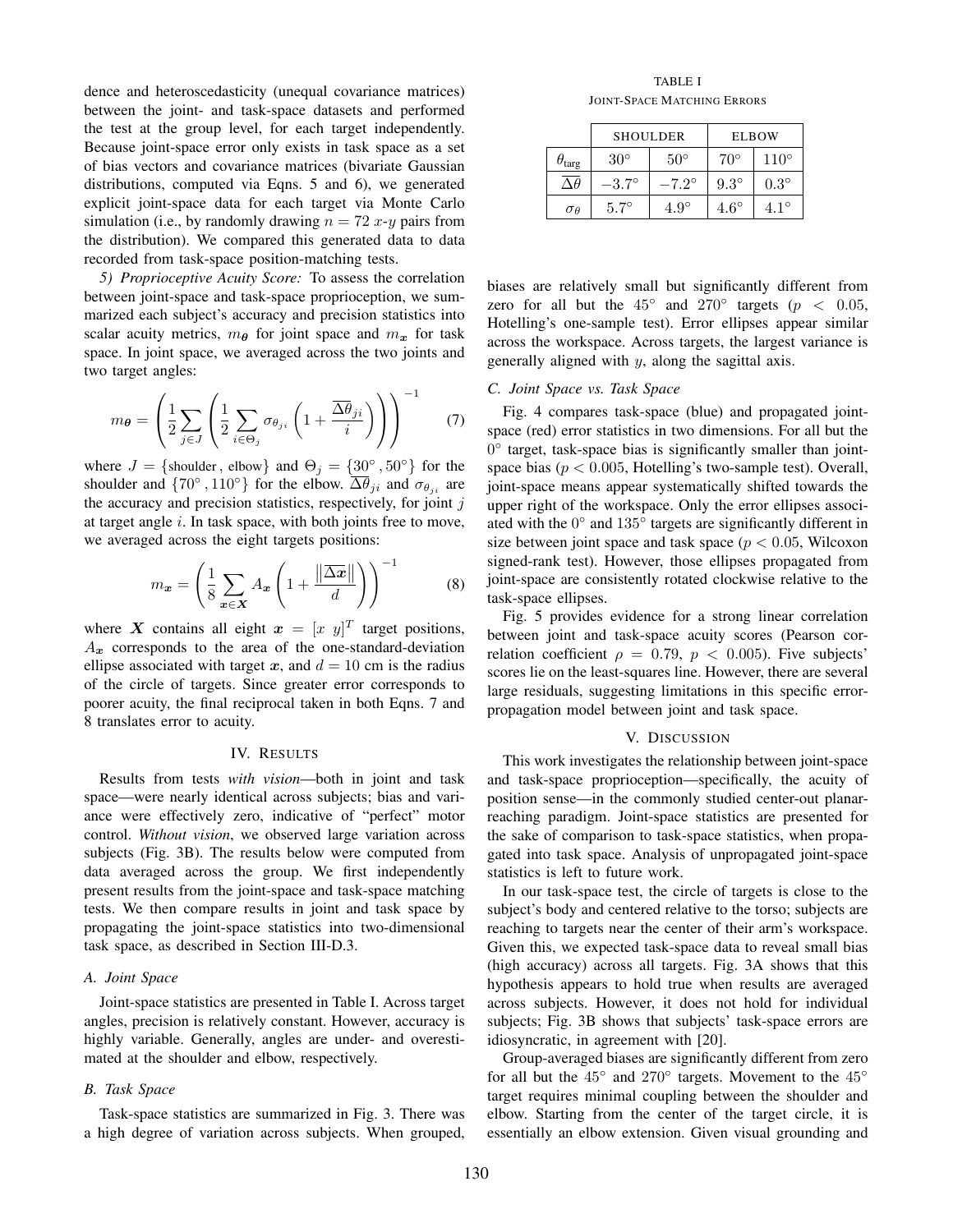

Fig. 4. Comparison of joint-space and task-space proprioceptive error. Blue x's and error ellipses represent statistics from the task-space *withoutvision* matching test. Red x's and error ellipses represent statistics from the joint-space *without-vision* matching test, propagated into task space. Both sets of statistics have been adjusted using mean data from *with-vision* tests. Targets are represented by gray filled squares. For targets with an asterisk \*, there is a statistically significant difference between joint- and task-space distributions ( $p < 0.005$ , Hotelling's two-sample test). For reference, those targets marked with an arrow  $\rightarrow$  are associated with *p*-values of 0.05, 0.0003, and 0.002, proceeding counterclockwise. p-values for the remainder of targets are effectively zero.

lack of shoulder movement, we conclude that the resultant task-space error is only a function of error at the elbow, not a compounding of errors from the shoulder and elbow; this explains the high accuracy. Although movement to the 270◦ target does require joint coupling (shoulder extension plus elbow flexion), the target is the closest of all eight targets to the subject's torso. Given the evidence of greater proprioceptive error with increasing distance from the body [19], [21], [22], it is expected that matching to this target would be most accurate.

Like accuracy, task-space precision is similar across the workspace (again, for group-averaged data, not individual subjects); task-space error ellipses are consistent in both size and orientation. This consistency agrees with findings that joint-space precision does not vary significantly across joint range of motion. However, for all targets the direction of largest variance is more aligned with  $y$  (the sagittal axis) than x. This result is in disagreement with previous work using the KINARM exoskeleton [19]. It could possibly be explained by the anisotropy of our exoskeleton's dynamics. A passive version of task-space position matching, or controlbased compensation for robot dynamics, might reveal a change in this trend; both are opportunities for future work. Alternatively, the change in ellipse orientation could be an artifact of our position-matching protocol, which deviates from previous studies [19], [22] by not requiring interarm matching. A unique testing protocol yielding unique proprioceptive errors is consistent with theory that the human neuromuscular system both optimally controls movement and optimally estimates limb state [1], [31].



Fig. 5. Correlation between joint-space and task-space proprioceptive acuity. The gray line represents a least-squares best fit to the acuity data. The corresponding Pearson correlation coefficient is  $\rho = 0.79$  ( $p < 0.005$ , Student's t-test), suggesting a strong but not perfectly linear relationship between the acuity scores defined in Eqns. 7 and 8.

When comparing task-space acuity to joint-space acuity propagated into task space, the difference in accuracy is immediately apparent. The increased accuracy in task space agrees with results from both behavioral research [7] and neural recording studies. The brain appears to encode arm state in terms of endpoint position instead of joint angles [35], [36]. This suggests that clinicians should assess proprioception in task space—perhaps via a rudimentary position-matching test—instead of at the joint level, as is most commonly done now. Of course, the strong correlation between proprioceptive acuity in joint space and task space makes it possible to reasonably predict *overall* task-space acuity from a measure of *overall* joint-space acuity. Future work will aim to understand why specific subjects might deviate significantly from such a predictive model.

Differences in precision between joint space and task space manifest in direction rather than magnitude. We characterize the magnitude of position-matching precision (for a given target) based on the area enclosed by the onestandard-deviation error ellipse; this area is a directionagnostic characterization of the spread of the matching data. These areas are only significantly different for two of the targets. However, the orientations of joint-space and taskspace ellipses are visibly different across all targets. As noted above, this could be an artifact of the neuromuscular system applying optimal control and estimation in the face of unique testing protocol. This will be the subject of future work.

A portion of the difference in accuracy between joint space and task space, as well as the difference in precision specifically, the orientation of error ellipses—is likely due to missing elements in our model of error propagation from joint space to task space. For example, we do not account for off-diagonal entries in the joint-space covariance matrix. Moreover, we assume that joint-space bias is only a linear